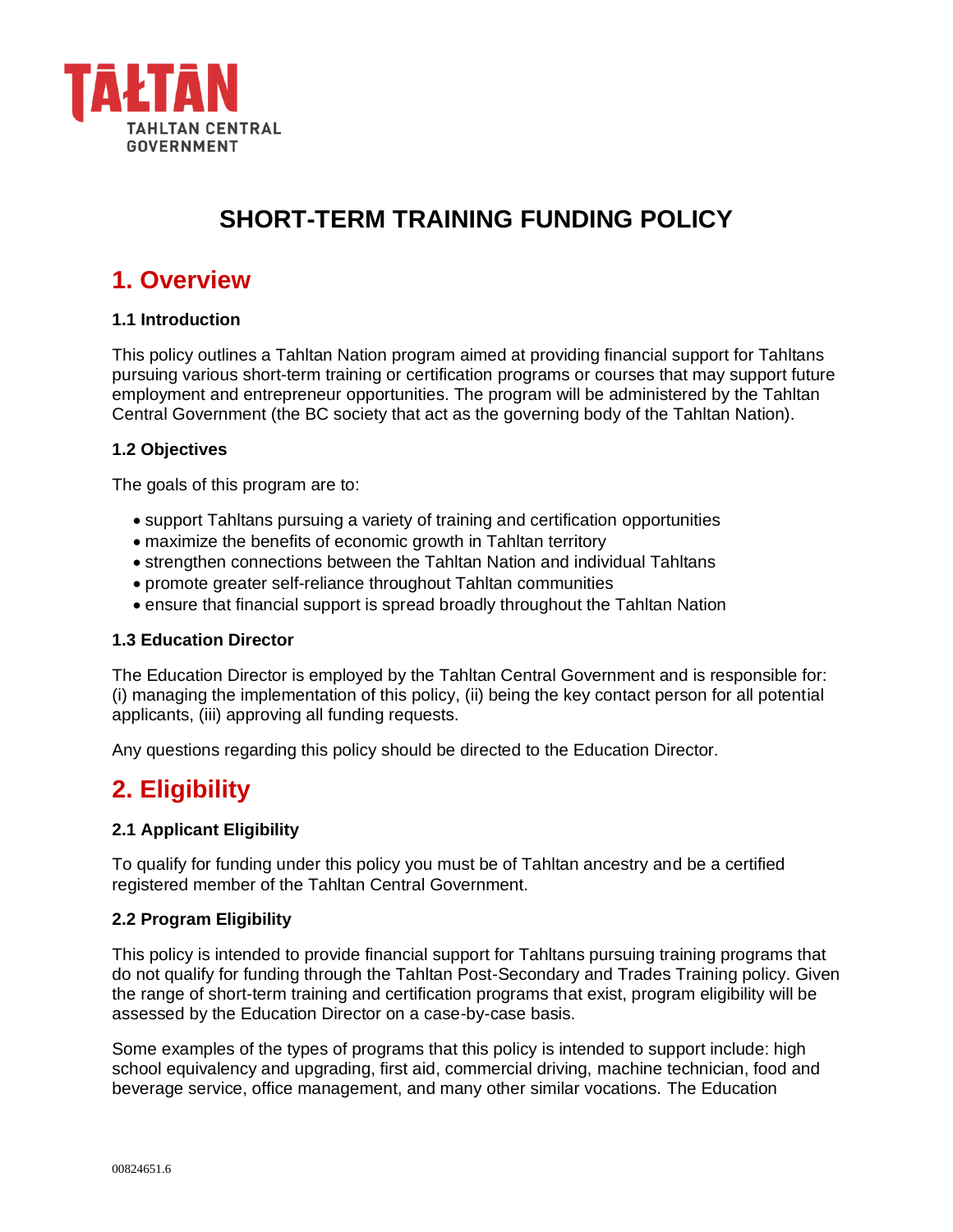Director will consider funding for any program that will support the applicant's future employment, including programs that may support an applicant becoming an entrepreneur.

# **3. Funding**

#### **3.1 Maximum Funding**

The Tahltan Nation may reimburse the program tuition and other mandatory costs up to a total of \$5,000 per program. The total amount of program tuition reimbursed by the Tahltan Nation may not be the entire amount claimed, and it may be necessary for applicants to cover costs above the amount reimbursed through other means of funding.

#### **3.2 Travel Expenses**

Applicants who are required to travel in order to attend a course in-person may be eligible for up to an additional \$2,500 in travel expense reimbursement above the maximum funding amount, subject to available funding and the discretion of the Advisory Board. Travel expense reimbursement will only be made upon the applicant providing acceptable receipts.

#### **3.3 Payment Method**

All funding provided under this policy will either be paid directly to the provider of the program or reimbursed to the applicant upon submitting receipts to the Education Director.

## **4. Applications**

#### **4.1 Application Deadlines**

Applications for funding under this policy will be accepted on a rolling basis throughout the year. Although applications may be submitted at any time, applicants should allow up to 30 days for a funding decision to be made.

#### **4.2 Application Response**

Within 30 days of submitting an application, applicants will receive a notice with one of the following responses:

- confirmation that the applicant has been awarded funding and the amount of the funding,
- confirmation that the applicant has not qualified to receive funding, including a summary of the reasons why, or
- request for further information to supplement the application before a final funding decision can be made.

## **5. Funding Decisions**

#### **5.1 Assessment Criteria**

The Education Director will be responsible for assessing applications under this policy and making all funding decisions. The primary assessment criteria that the Education Director will consider is whether the program is credible and whether successful completion of the program is likely to support the applicant in achieving his or her career or entrepreneurial objectives. All funding decisions will be made at the complete discretion of the Education Director. The Education Director may seek input from the Tahltan Education and Training Advisory Board